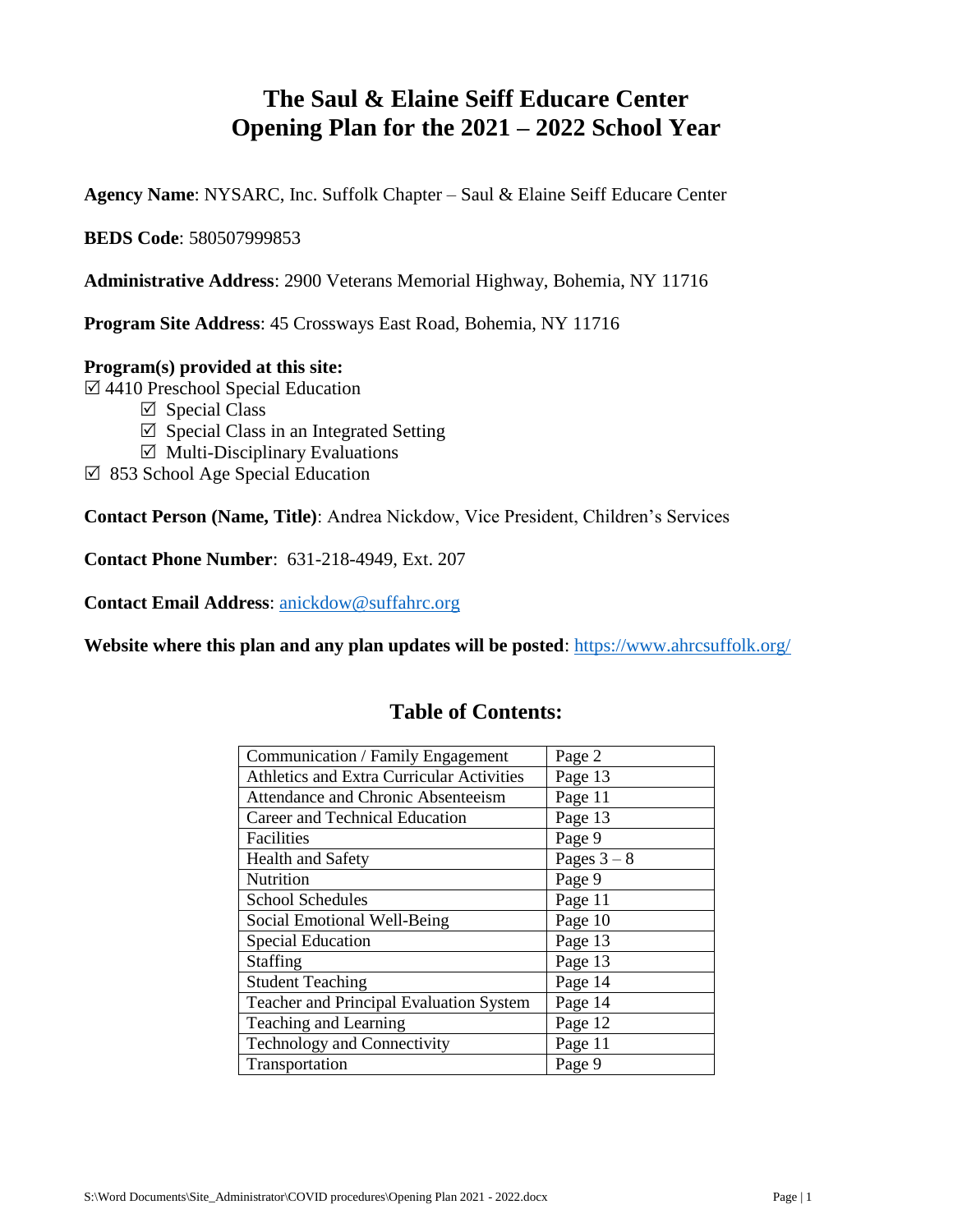## **Communication & Family Engagement**

#### *Maintaining an open line of communication between families and school staff is essential.*

Parents / Guardians will be contacted through a variety of methods of communication including the student's communication book, backpack mailings, regular postal mailing, robocalls, text messages and regular social media posts [\(www.facebook.com/seiffeducare\)](http://www.facebook.com/seiffeducare)

Parents / Guardians are provided with a Student & Family Safety Guidelines booklet in their preferred language. The Student & Family Safety Guidelines booklet will be mailed to students' homes following updates or revisions.

Teachers and therapists are required to contact parent / guardians regularly. These contacts must be documented in event logs, which are submitted for filing in the students' permanent record on a quarterly basis.

In order to accommodate families whose primary language is Spanish, an Educare staff member is assigned to provide translation. All written communication will be provided in English and Spanish.

In order to accommodate families who may have visual or hearing impairments, information will be provided in written and verbal modalities as applicable.

Additional communications to parents will be sent through backpack mailings, text messages, e-mails, postal service, School Messenger robocalls and regular social media posts. Records of correspondence will be maintained in the student's chart in the main office.

The Saul & Elaine Seiff Center staff have been provided with a Staff COVID-19 Safety Guideline booklet which includes all applicable procedures and CDC infographics.

Signs are posted throughout the building regarding hand washing, sanitizing, social distancing, and wearing PPE correctly.

Parents / Guardians will be encouraged to speak with the Educare Center Nursing Department should they have questions or concerns regarding their child's health and how it may relate to COVID-19 symptoms.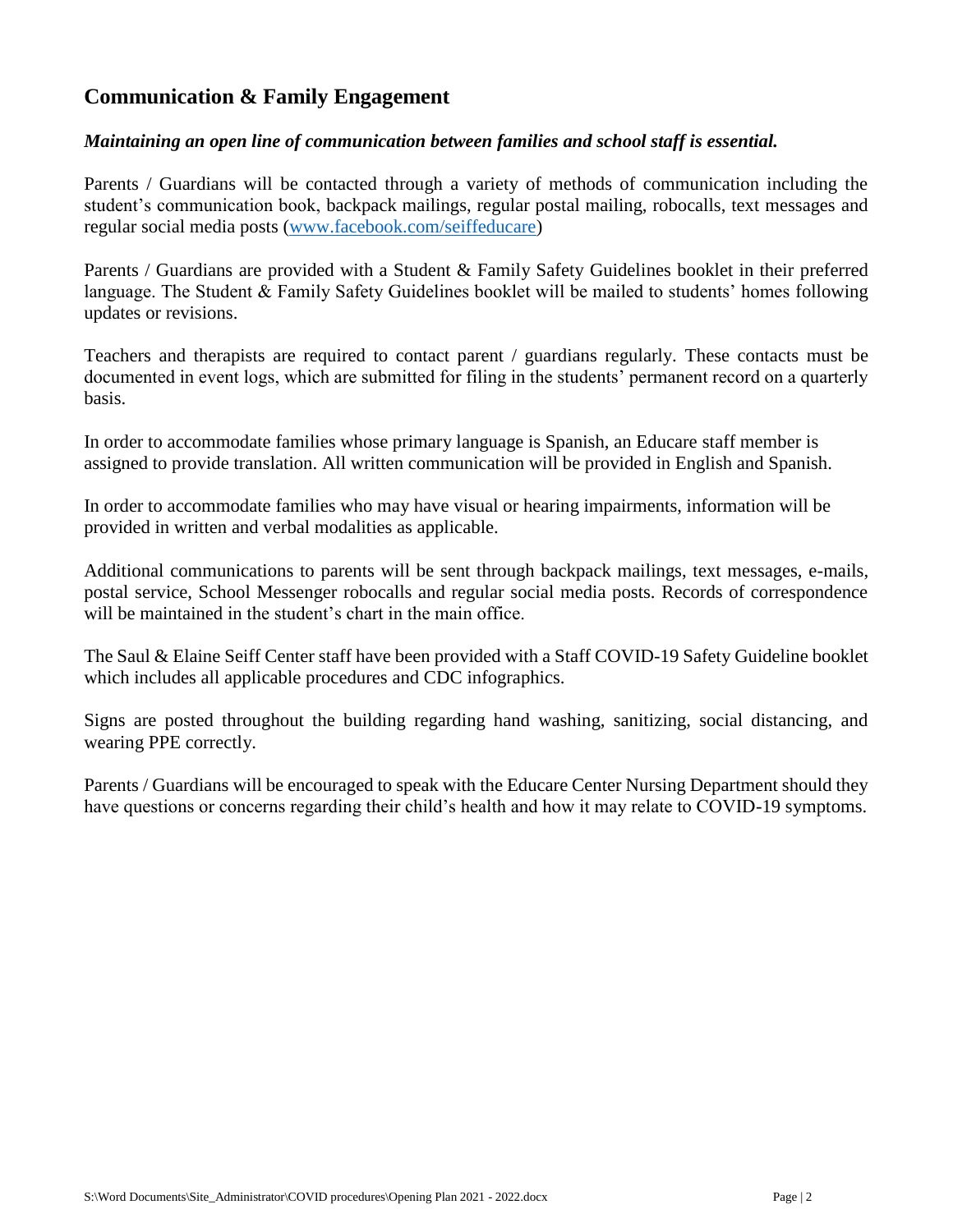# **Health & Safety**

*The Saul & Elaine Seiff Educare Center maintains strict adherence to guidance set forth by the Center for Disease Control, New York State Department of Health, Suffolk County Department of Health, and Office of Children & Family Services.*

### *Arrival Screening:*

Before arrival to the Educare Center, students' parents / guardians will be encouraged to answer // all staff and visitors are required to answer the following COVID-19 Screening Questions:

- In the past 10 days, have you been tested for the virus that causes COVID-19, also known as SARS- $C_0V-2?$
- If you were tested, was the result positive OR are you still waiting for the result?
- In the past 10 days, have you been designated a contact of a person who tested positive for COVID-19 by a local health department?
- Do you currently have (or have had in the last 10 days) one or more new or worsening symptoms of COVID-19? A complete list of symptoms is regularly updated on the CDC's website here: <https://www.cdc.gov/coronavirus/2019-ncov/symptoms-testing/symptoms.html>

Upon arrival, all students, staff and visitors will have their temperature checked.

#### *Positive Screening Protocol:*

Should a student, staff member or visitor respond to any of the screening questions with a "yes" or a temperature of greater than 100.0 F, they will not be permitted to enter the building past the Educare Center boardroom.

Staff members will be instructed to contact their healthcare provider for follow up and if recommended, testing.

Students with any symptoms of COVID-19, including a temperature of greater than 100.0 F will be sent to the Educare Center boardroom, which has been designated as the COVID-19 isolation room. Should a student arrive at the Educare Center and have a temperature greater than 100.0 F, their temperature will be rechecked after 30 minutes.

If a student displays any symptom of COVID-19, the Parent/Guardian will be contacted to pick their child up from school and instructed to follow up with their healthcare provider.

All staff and students who have not passed the screening protocol will be added to the COVID-19 Tracking form on Google Drive by the Educare Center Nursing Department or an Administrator.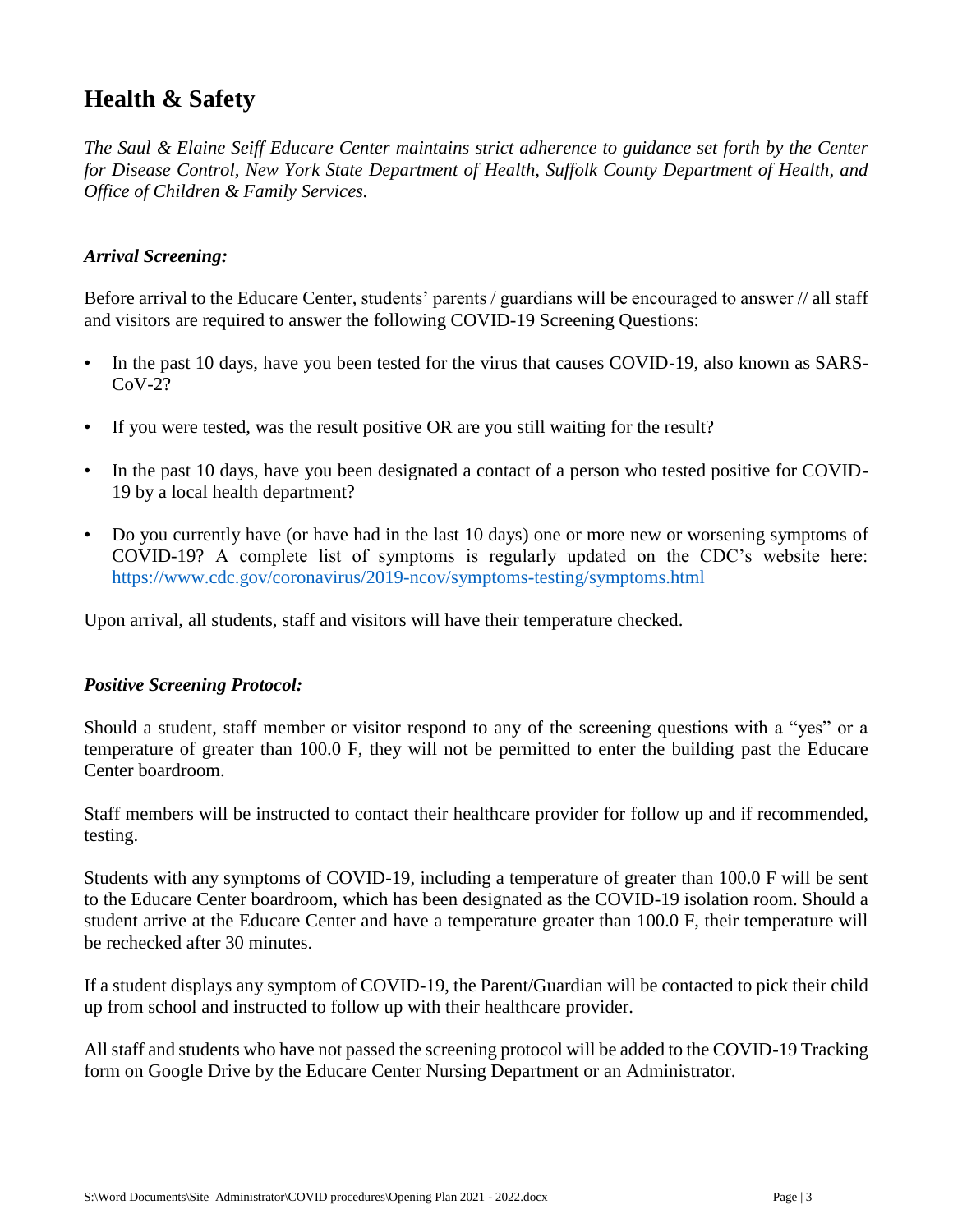### *Social Distancing:*

Every effort shall be made to ensure six feet of distance between students. Given the level of care our students need, and the nature of the specialized school environment, closer contact will often be required.

In order to clearly monitor the physical distancing between students, markings on classroom floors, tables and in treatment areas have been established, and will be observed by all staff and students, to the extent possible.

Seating, desks and equipment will be spaced at least six feet apart. Desks must face in the same direction (rather than facing each other). If larger tables are in use, students should be spaced apart and face in the same direction, as feasible.

During mealtime, sharing of food is prohibited and students will remain socially distanced.

Staff and students must also practice social distancing while outdoors, as feasible. Markers on the sidewalk will indicate appropriate social distance.

### *Face Coverings:*

Students will be encouraged but not mandated to wear face coverings. Should a student be able to tolerate a mask, teachers will schedule periodic mask breaks.

For all staff members and visitors, face coverings must be worn before entering the building; they must fit snugly and cover the nose and mouth.

As per Department of Health Guidelines, face coverings should not be used by children under the age of 2, or for anyone who is unable to medically tolerate such covering, including students where such covering would impair their health or mental health, or where such covering would present a challenge, distraction, or obstruction to education services and instruction. Should a student be able to tolerate a mask, teachers will schedule periodic mask breaks.

Face coverings are to be worn when within 6 feet of another person and in common areas, like classrooms and hallways. While masks must be worn in classrooms and common areas, breaks may be taken when coverage allows.

Washable masks should be laundered when they are soiled or wet. Disposable masks should be replaced daily and when soiled or wet.

If a staff member does not have a face mask, they may request one from the Nursing Department. If staff members have any issues obtaining a face mask, their HR Representative should be contacted immediately.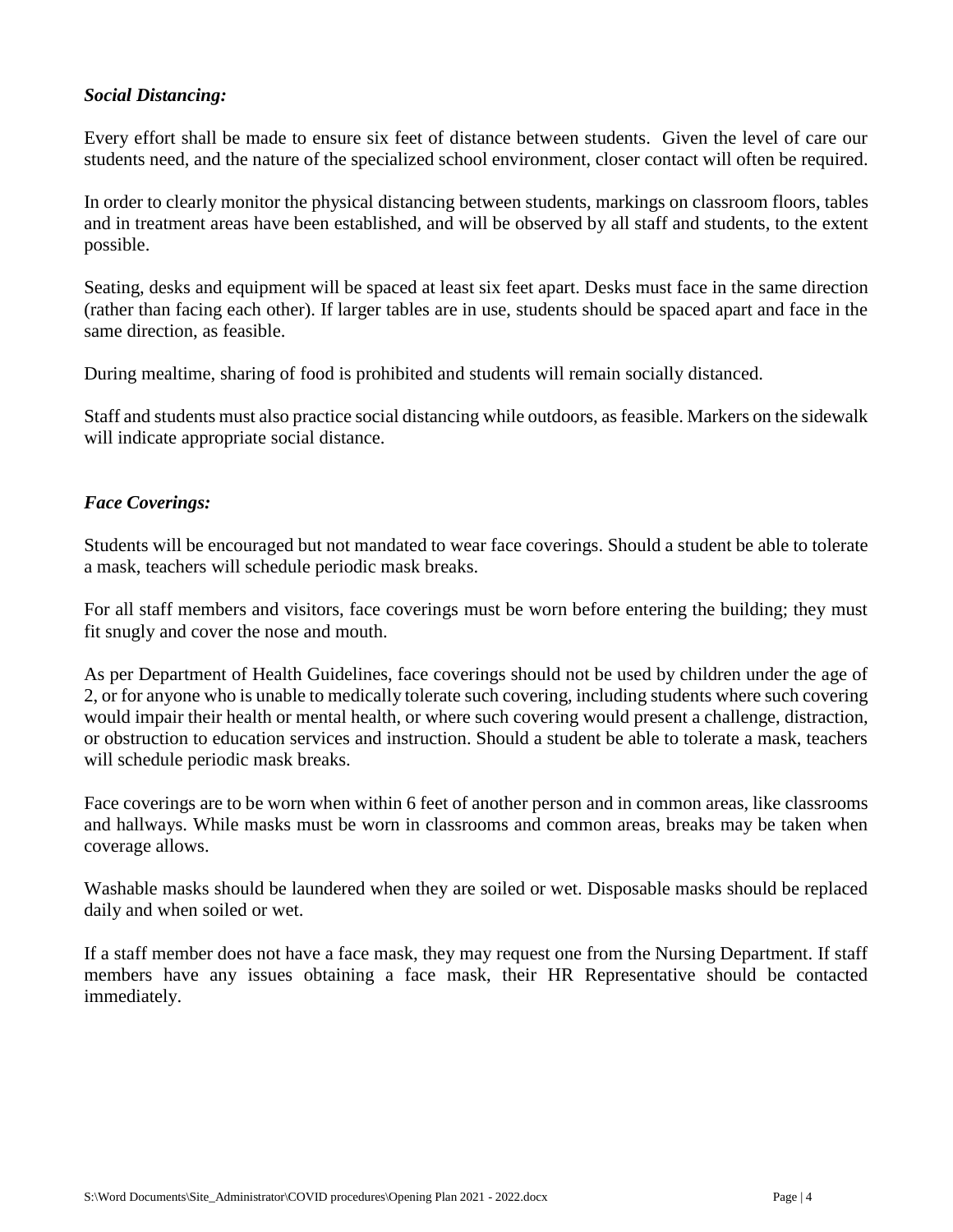### *Vaccinations:*

AHRC Suffolk will share opportunities for vaccination with staff members, as well as with eligible students' parents / guardians. Should a staff member choose to receive a COVID-19 vaccination and share their vaccination status, they may do so with Human Resources or an Administrator. Should an eligible student receive the COVID-19 vaccine, parents / guardians may choose to share their child's vaccination status with a member of the Nursing Department.

## *Confirmed COVID-19 Cases:*

The Saul & Elaine Seiff Educare Center will maintain a continuous log of every person, who may have close contact with other individuals at the school; excluding deliveries that are performed with appropriate PPE or through contactless means.

### *Should a staff member or student become COVID-19 positive, the following chain of events will occur:*

The Vice President, Children's Services or designee will be notified of the positive COVID case. The Vice President, Children's Services or designee will convene a meeting with the Director of Pupil Personnel Services, the Director of Related Services & Facilities, Quality Coordinator, Education / Transportation Coordinator, Nursing Department and Social Worker.

Close contacts of the COVID-19 positive individual will be isolated to prevent any further transmission. The Nursing Department & Social Worker will contact all parents/guardians of affected students to arrange pick up. Parents / Guardians will be provided with information on how to contact the Department of Health and to follow up with their child's healthcare provider.

The Quality Coordinator will notify the local health department of the COVID-19 positive case and report close contacts in the Suffolk County Department of Health Schools Portal (

The Vice President, Children's Services will notify the Chief Operating Officer, Vice President, Quality Improvement & Corporate Compliance, as well as the NYSED Regional Associate and the Office of Children and Family Services (if applicable). A phone and email notification of the confirmed COVID-19 case will be sent to all Educare staff and parents / guardians.

The Director of Pupil Personnel Services will contact school districts and the Suffolk County Dept. of Health Bureau of Children's Services to notify them of the immediate change to remote instruction for the quarantined students.

The Education / Transportation Coordinator will contact bus companies to pause transportation for students who will be quarantined.

The Director of Related Services & Facilities will contact the Director of Buildings and Grounds to arrange for the AHRC Suffolk Maintenance Department to thoroughly clean and sanitize the Educare Center per CDC and New York Department of Health guidelines.

Teachers and Therapists will contact Parents / Guardians to establish expectations for Remote Instruction using Google Classroom and consent for telepractice. Teachers and Therapists must follow the Children's Services Guidelines for Remote Instruction.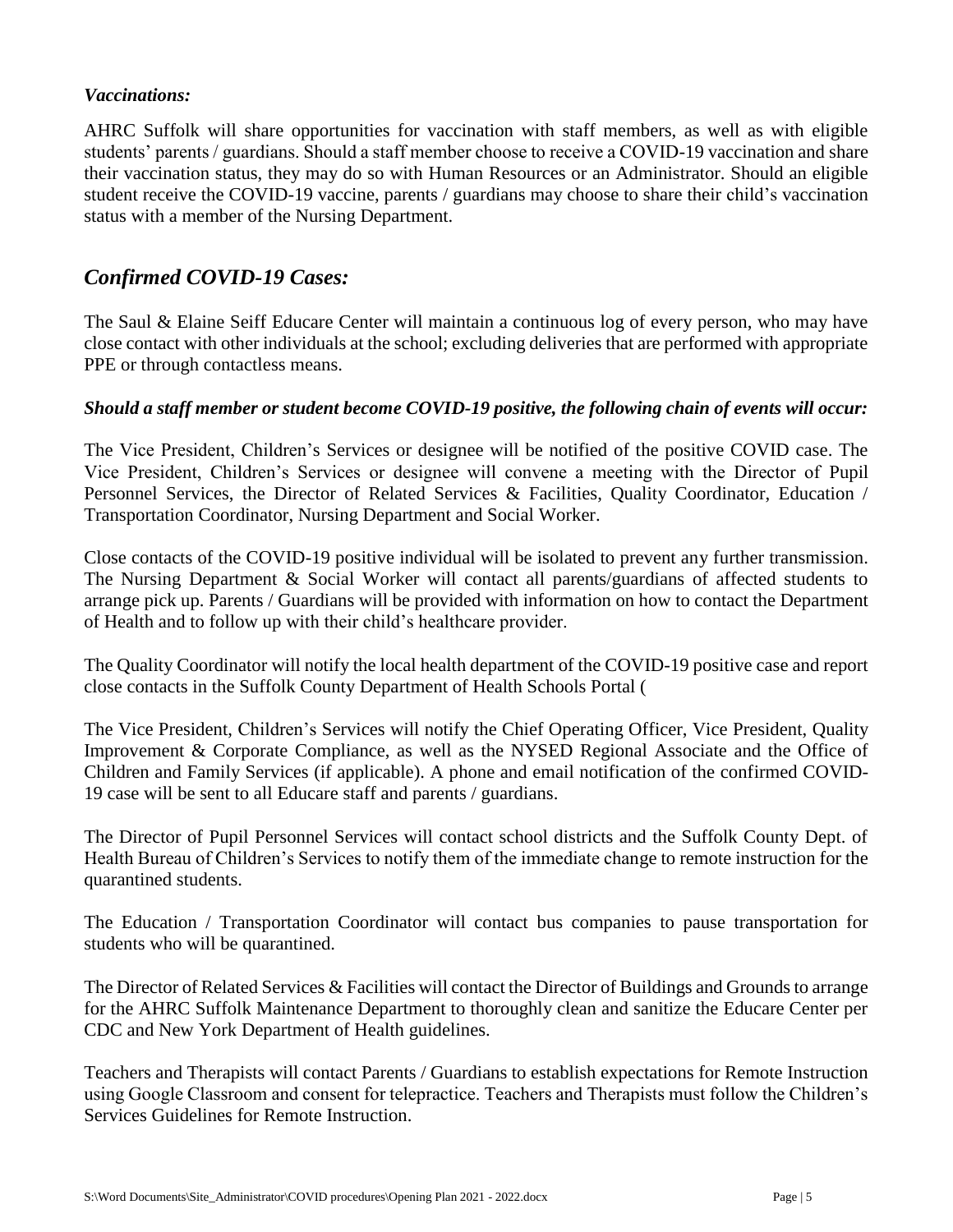**Please note:** Per the Department of Health, quarantine for potential exposure to COVID-19 is required if you were in close contact with someone who has tested positive for COVID-19, and:

- If the person had symptoms: you had contact with them while they had symptoms or within the 48 hours before their symptoms started, or
- If the person did not have symptoms, you had contact with them within 48 hours of when their COVID-19 test was collected

What is close contact? "Close contact" for COVID-19 is defined as being within six feet of someone who is either displaying symptoms of COVID-19 or has tested positive for COVID-2019 for a prolonged period of time (ten minutes or more). You would also be considered a close contact if someone who has tested positive for COVID-19 coughed or sneezed on you.

## *Returning to the Educare Center after isolation / quarantine:*

In the event of a confirmed COVID-19 case, the AHRC Suffolk Educare Center will seek guidance from the Suffolk County and New York State Departments of Health. Students and staff must adhere to the quarantine notice set forth by the local Department of Health.

### **If a student / staff / visitor was COVID Positive:**

*The COVID-19 positive individual may return to school / work after being released from isolation by the local Department of Health which is typically:*

- 10 days after symptom onset; AND
- Symptoms are improving; AND
- The individuals are fever-free for at least 72 hours without use of fever reducing medicines.

A "Release from Isolation / Release from Quarantine" letter is must be submitted to return to the Educare Center.

#### **If a student / staff / visitor was deemed a close contact:**

*Close contacts of a COVID-19 positive individual may return to school / work after being released from quarantine by the local Department of Health which is typically 10 days from your last day of potential exposure.* 

While close contacts may end quarantine after 10 days, they must:

- Continue monitor for symptom daily through Day 14;
- Continue to practice good hand hygiene, wear a mask, and keep six feet away from others for at least 14 days.
- If symptoms develop, close contacts should immediately isolate and contact their healthcare provider to report this change and get tested for COVID-19;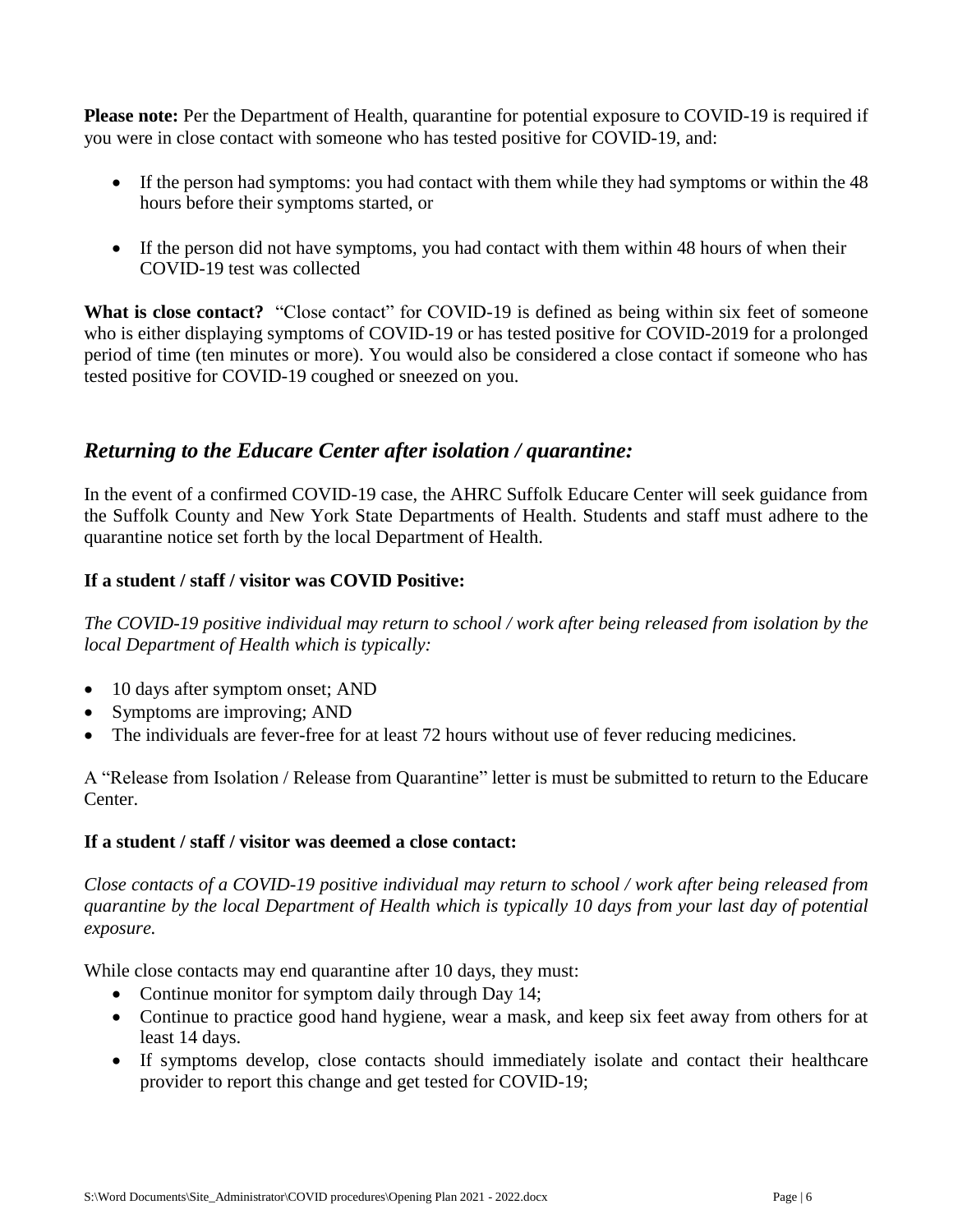A "Release from Isolation / Release from Quarantine" letter is must be submitted to return to the Educare Center.

*Asymptomatic individuals who have been fully vaccinated against COVID-19 do not need to quarantine during the first 3 months after full vaccination, if the following criteria are met:*

- Are fully vaccinated (at least 2 weeks following receipt of the second dose in a 2-dose series, or at least 2 weeks following receipt of one dose of a single-dose vaccine); AND
- Are within 3 months following receipt of the last dose in the series; AND
- Have remained asymptomatic since last COVID-19 exposure.

Asymptomatic individuals who have previously been diagnosed with laboratory confirmed COVID-19 and have since recovered, are not required to retest and quarantine within 3 months after the date of symptom onset from the initial SARS-CoV-2 infection or date of first positive diagnostic test if asymptomatic during illness.

## *Returning to the Educare Center after symptoms of COVID:*

### *If you have been seen by your health care provider and COVID-19 is not suspected:*

The symptomatic person's health care provider must provide a written diagnosis of a known chronic condition with unchanged symptoms, or a confirmed acute illness (examples: laboratory-confirmed influenza, strep-throat. The symptomatic person may return to school according to the usual guidelines for that diagnosis.

Note: a signed HCP note documenting unconfirmed acute illnesses, such as viral upper respiratory illness (URI) or viral gastroenteritis, *will not suffice.*

## *If you have been seen by your health care provider and you have been tested for COVID-19:*

If your symptoms are improving AND you are fever-free for at least 24 hours without the use of fever reducing medicines, you may return to school with:

- A note from HCP indicating the test was negative
- A copy of the negative test result.

*If a COVID-19 diagnostic test was recommended but not done and no alternate diagnosis was given OR you were not evaluated by a health care provider:*

You must remain in isolation at home and are not able to return to school until your local health department has released you from isolation, which is typically:

- At least 10 days have passed since date of first symptoms; AND
- Your symptoms are improving; AND
- You are fever-free for at least 72 hours without use of fever reducing medicines.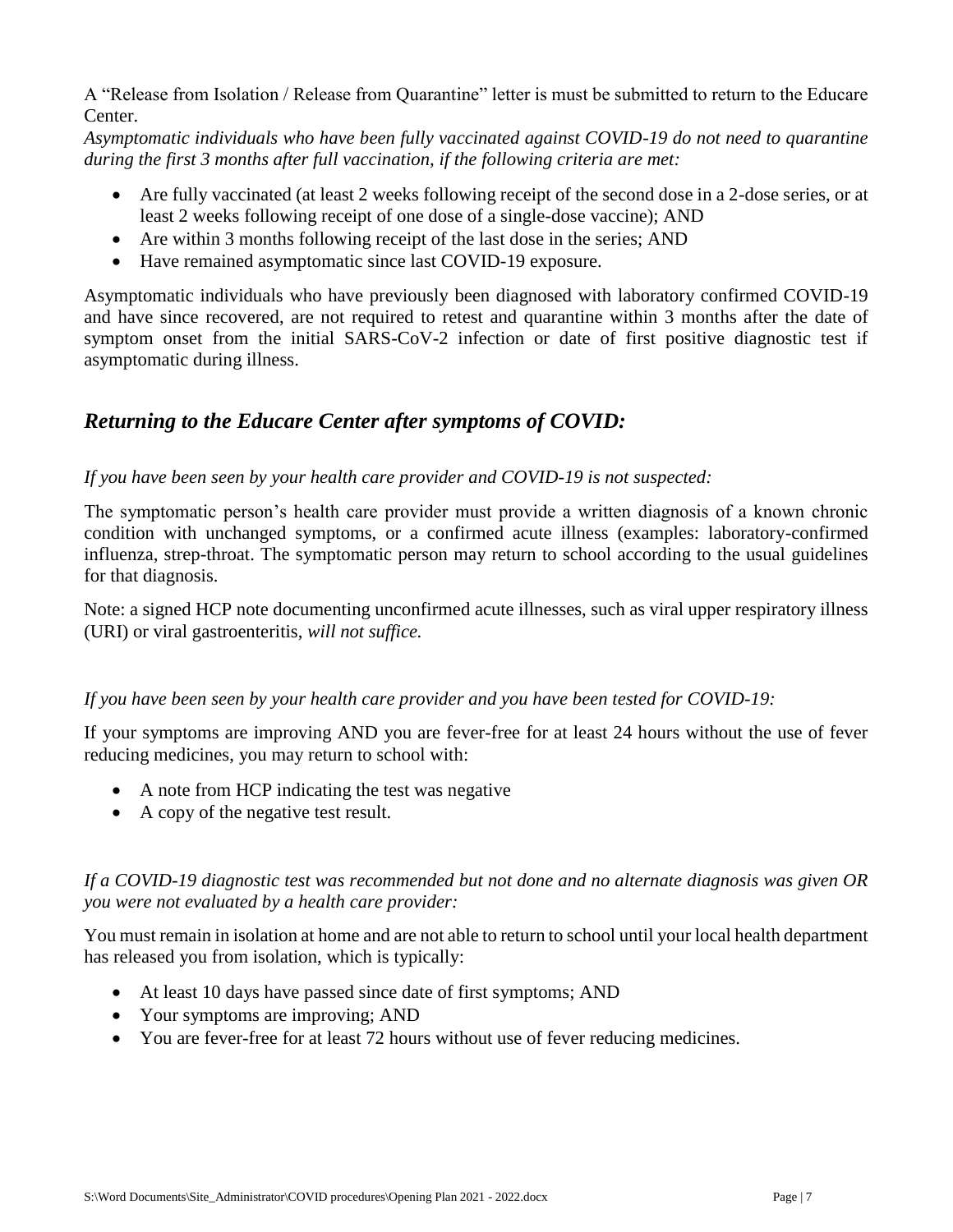## *Cleaning & Disinfecting:*

In an effort to reduce and eliminate the spread of the Coronavirus at AHRC Suffolk we continue to clean and disinfect objects regularly to limit the spread of germs or if someone at one of our facilities is sick. As per CDC guidelines, AHRC Suffolk will ensure regularly touched objects are disinfected daily; such as doorknobs, toilet flushers, desks, light switches and chair armrests.

At AHRC Suffolk we are using a diluted bleach solution or products approved by EPA to kill coronavirus. Throughout the workday there are assigned staff who are ensuring those regularly touched surfaces and objects are disinfected on a daily basis. Assigned staff document the time and initial on the daily cleaning log. At the end of each week, the Cleaning and Disinfecting Log will be reviewed by the department's supervisor and submitted to the Program Assistant for filing.

## *Classroom & Treatment Areas:*

Classroom Teachers and Related Service Seniors are responsible for assigning duties to fulfill the required tasks on the Cleaning and Disinfecting Log.

Assigned staff must document the time of cleaning and initial in the indicated space on the daily cleaning log.

### *Floors & Bathrooms:*

Adult Day Services Cleaners are responsible for dust mopping hallway floors and mopping classroom floors. They are also responsible for cleaning common and classroom bathrooms daily.

Assigned staff must document the time of cleaning and initial in the indicated space on the daily cleaning log.

## *High Touch Areas:*

The Maintenance Department Staff are responsible for cleaning and disinfecting high touch areas in the Educare Center products approved by EPA to kill coronavirus which include hand rails, door knobs and light switches. They are also responsible for cleaning and disinfecting the Educare Center Boardroom.

In the event that the Educare Boardroom is used as the isolation room, a designated staff member will

- Open outside doors and windows to increase air circulation in the area.
- Wait at least 24 hours before cleaning and disinfection. If waiting 24 hours is not feasible, wait as long as possible.

Assigned staff must document the time of cleaning and initial in the indicated space on the daily cleaning log.

#### *Additional Cleaning*:

Positioning equipment stored in the hallways (supine boards, lifts, gait trainers, dynamic standers, strollers, etc.), therapy and classroom mats and the Nursing Office will also be cleaned daily by the Educare Center Equipment Aides.

Assigned staff must document the time of cleaning and initial in the indicated space on the Cleaning and Disinfecting Log.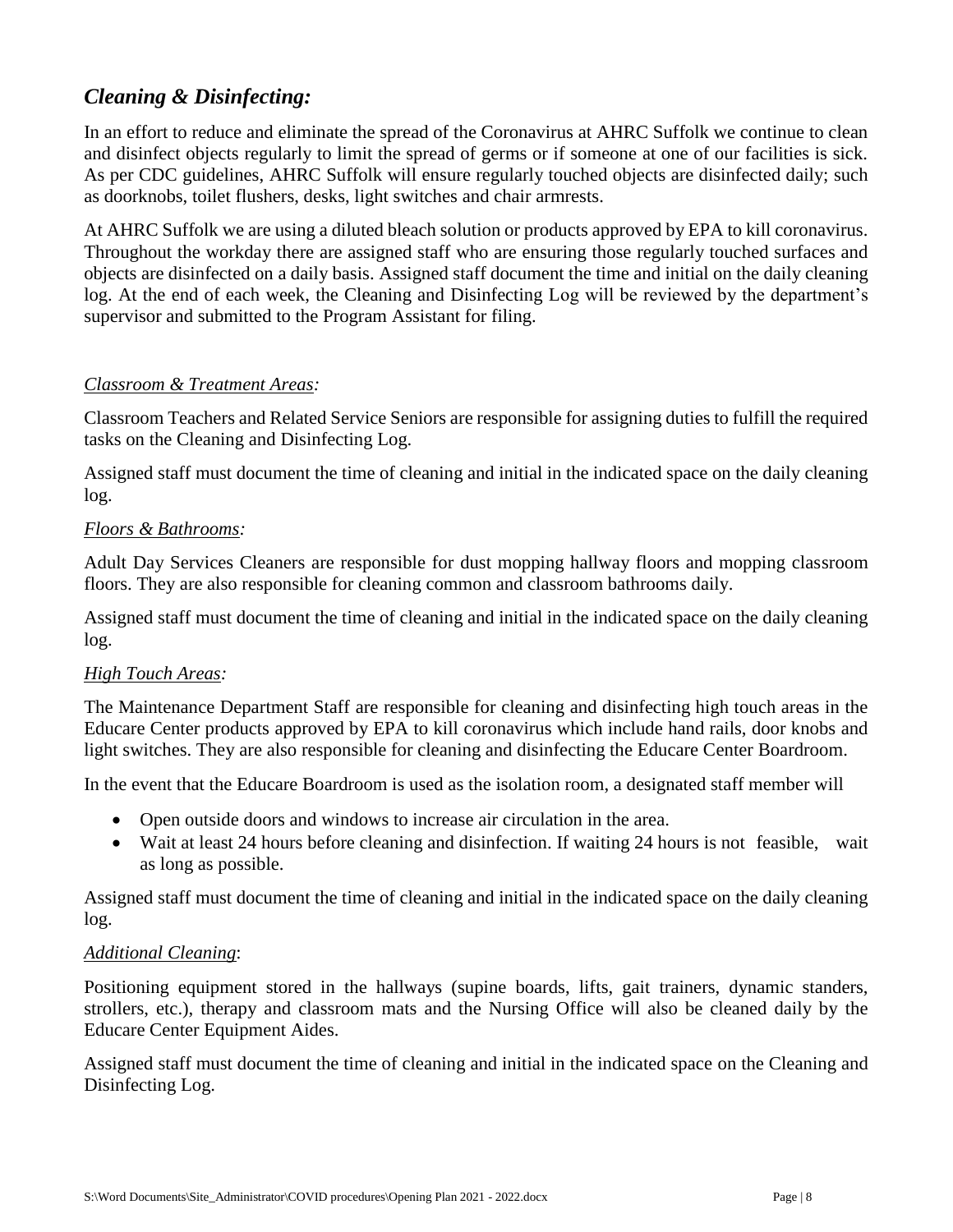# **Facilities**

## *Ventilation / Filtration:*

The Saul & Elaine Seiff Educare Center is ventilated by an HVAC system consisting of six rooftop units. AHRC Suffolk Maintenance Department coordinates regular inspection and upkeep of the system. There are MERV rated 13 filters on each unit which are maintained by the HVAC vendor.

In addition to the building-wide system, smaller free-standing air cleaning units, which are verified by AHAM, will be provided upon request.

## *Hand Washing and Sanitizing:*

The Educare Center is equipped with 20 lavatories and 15 sinks, each with hand soap and paper towel dispensers.

Hand sanitizer dispensers are installed throughout the building in classrooms, treatment areas, restrooms and common spaces. These are regularly checked and refilled by the maintenance department.

## **Nutrition**

AHRC Educare does not provide food service; meals are parent-provided. In the event that a child arrives at school without food, the Social Worker or School Psychologist will provide a meal from the emergency food pantry and follow up with the family. If the family is in crisis, the Social Worker/School Psychologist will provide resources and a referral will be made for school district support.

Family style mealtime, common tableware, community utensils and sharing of food is prohibited. Staff who are preparing individual student meals must wear PPE and wash hands and change gloves between each students' meal preparation. Students must remain socially distanced, as feasible, during mealtime. Staff who are working closely with students (i.e. feeding) must wear all appropriate PPE. Spaces will be cleaned and disinfected before and after mealtime.

## **Transportation**

*NOTE: Transportation for students with disabilities enrolled in 4410 and/or 853 programs are provided by the school district. School programs, however, are involved in the embarking and disembarking of students.*

In order to promote social distancing and to prevent crowding at the Main Entrance, admittance may also be permitted for students through emergency exit doors 2 and 3 which access the bus lane. Social distance markers are painted on the sidewalk in the front of the building.

Students who are transported to/from school by a Parent / Guardian must use the main entrance so that the student is signed in at the reception window. Students may be brought into the building by an aide from their classroom. Staff will ensure that all entrances are monitored during arrive and locked after use.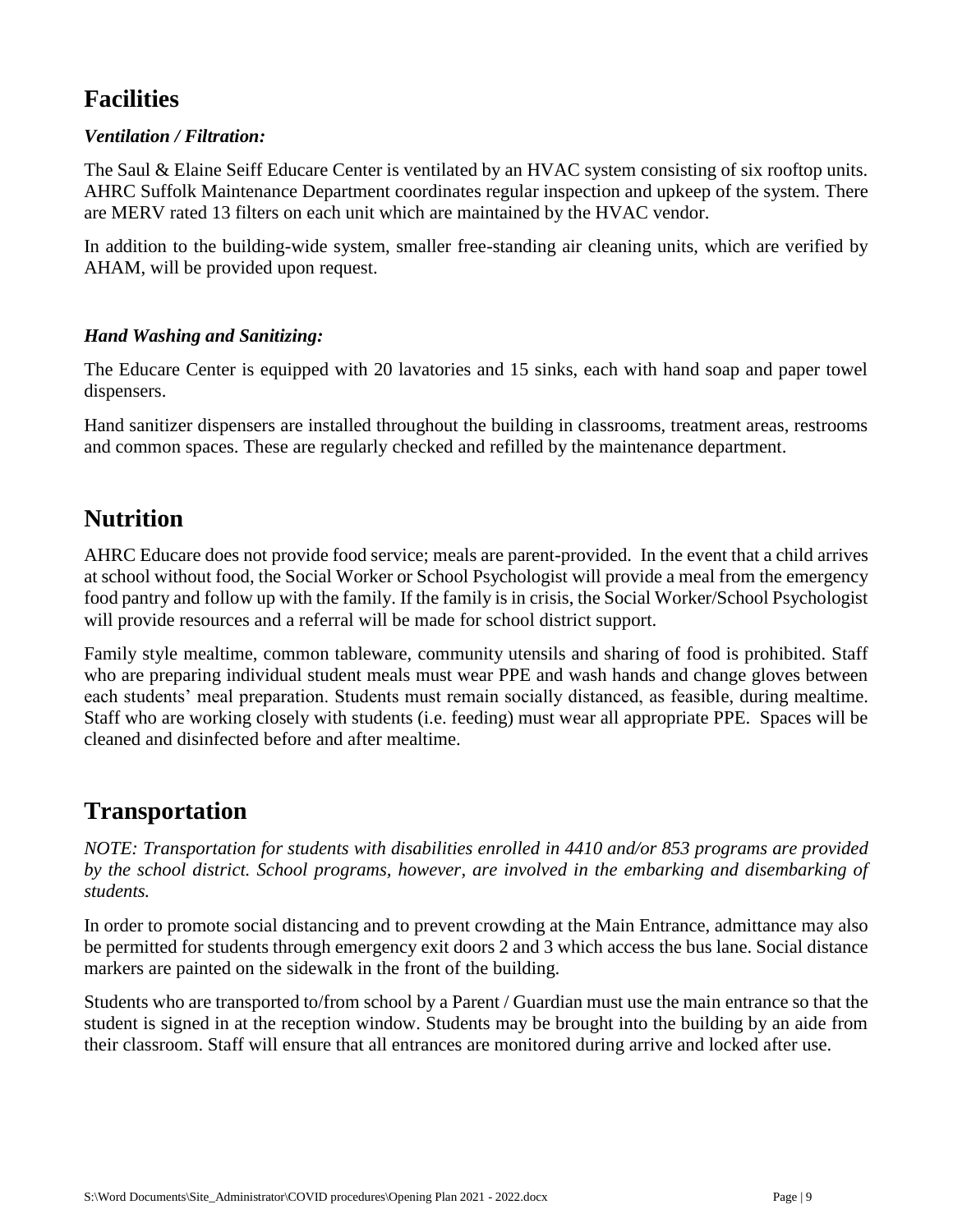# **Social Emotional Well-Being:**

The Family Services Department will provide support to families and may provide resources for mental and physical health, emotional counseling, food banks, community outreach, and respite services, among others. A Spanish language translator will be available as needed.

In addition to the support services provided by the Family Services Department, the following procedures related to social emotional well-being are in place at the Educare Center:

- Requesting Psychological Intervention
- Team B Procedure
- Elopement Procedure
- Child Abuse and Neglect Policy
- Family Service Meeting
- Parent Training / Support Procedure
- Social Emotional Well Being
- Psycho-Social Meeting

## **School Schedules**

Given the high level of support required by Educare students, the need for in-person services is evident. Therefore in the  $2021 - 2022$  school year, all classrooms will be utilizing a full time, in person model. School hours are from 8:30 a.m. – 2:30 p.m., Monday – Friday.

In order to accommodate students who must isolate or quarantine, a fully remote model has been developed. This model is also available to parents/guardians who have chosen to keep their child fully remote due to health concerns related to COVID-19.

#### *Requesting the Remote Instruction Model*

Parents / Guardians may request that their child attend school remotely by contacting the Director of Pupil Personnel Services at 631-218-4949, Ext. 206. Please note: In the 2021 – 2022 school year, families who choose the fully remote instruction model may choose to switch to the fully in person model at any time.

#### *Cohorts*

To the extent practicable, each class will be assigned one PT, one OT and one ST to serve all the students in that class.

Students who are mandated for group sessions may be grouped with students from their own class and must observe social distancing except when safety or the core function of the activity requires shorter distance.

For students whose parents choose full time remote instruction and/or in the case of a mandated isolation / quarantine for students to receive remote instruction, the Educare Center will provide the following: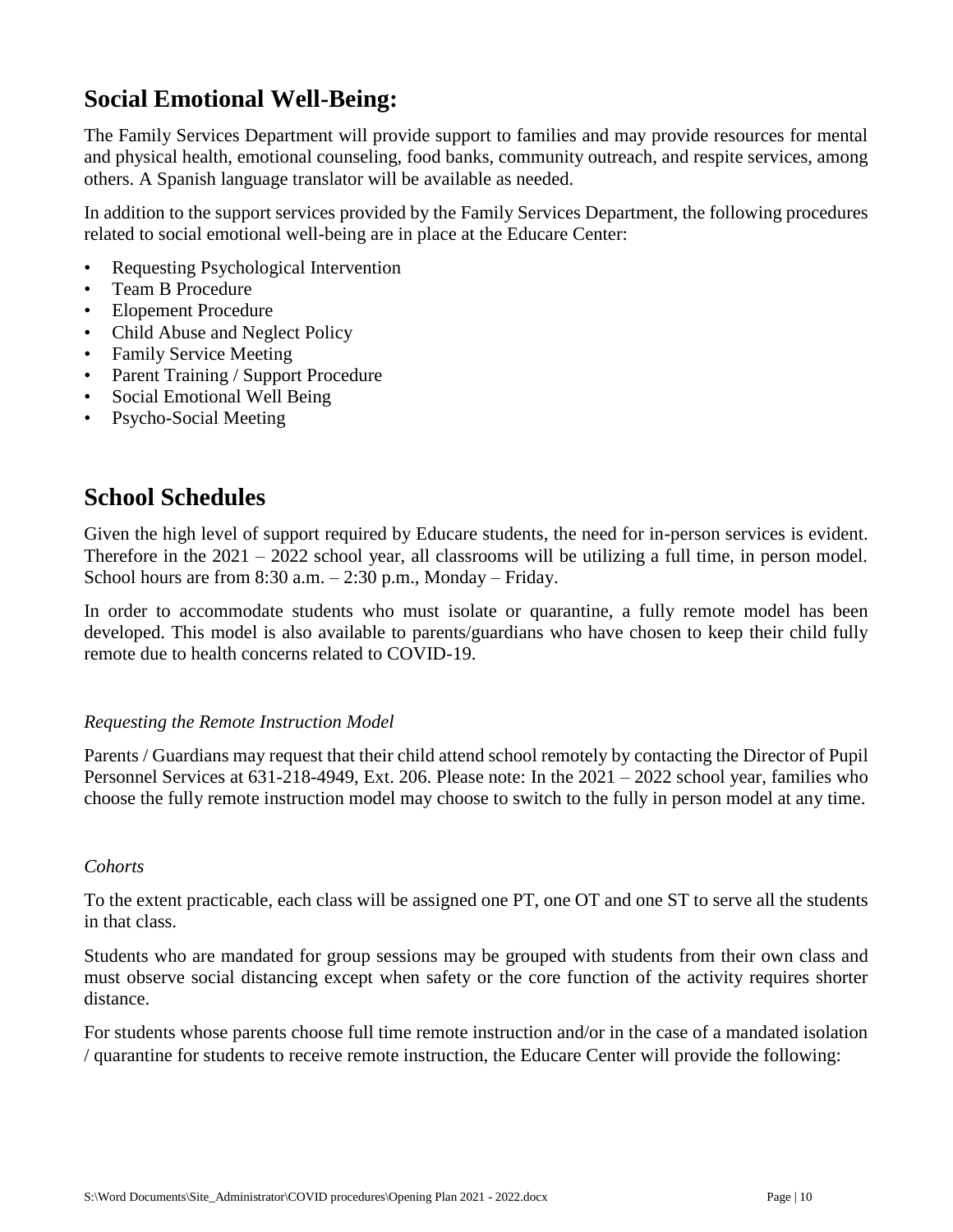## **Education**

Weekly distance learning packets will include daily lessons (five lessons per week). A different subject matter will be chosen for each day. All packets will include specific materials necessary to complete the assigned activities. Classroom aides will assist in creating these packets.

Additionally, all lessons must be uploaded to Google Classroom so parents can access them electronically. Remote instruction will directly reflect in-person services.

#### **Related Services**

Weekly distance learning packets will include an activity for each mandated session. Activities will be goal-specific and varied from session to session. All packets will include specific materials necessary to complete the assigned activities.

For parents who choose teletherapy, a verbal consent is sufficient. If teletherapy is conducted at predetermined frequency that is less than mandated on the IEP, therapists will send home activities for the remaining sessions.

All therapists will upload at least one activity / parent resource onto their Google Classroom per week. Parents will be reminded of the availability of activities and lessons on Google Classroom in the weekly outreach.

## **Attendance & Chronic Absenteeism**

For students who are receiving services in person, attendance will be taken by the Classroom Teacher and reported in EnterCLAIMS.

For students who are receiving services through distance learning, attendance will be taken using Google Classroom activities. Regular contact will be made by the students' treatment team.

Should a pattern of chronic absence occur, the Classroom Teacher will inform the Education Coordinator and School Social Worker. The School Social Worker will make an attempt to contact the family to provide assistance and resources. The Director of Pupil Personnel will notify the School District of residence.

# **Technology & Connectivity**

Students at the Educare Center have access to a variety of technology including classroom computers, iPads, TapIts, and assistive technology as described on their IEPs. The Educare Center is also outfitted with Wi-Fi throughout the building so that teachers and therapists may provide Remote Instruction / Telehealth.

Should a student on remote instruction require a computer or laptop to participate in Remote Instruction, the student's home school district will be contacted.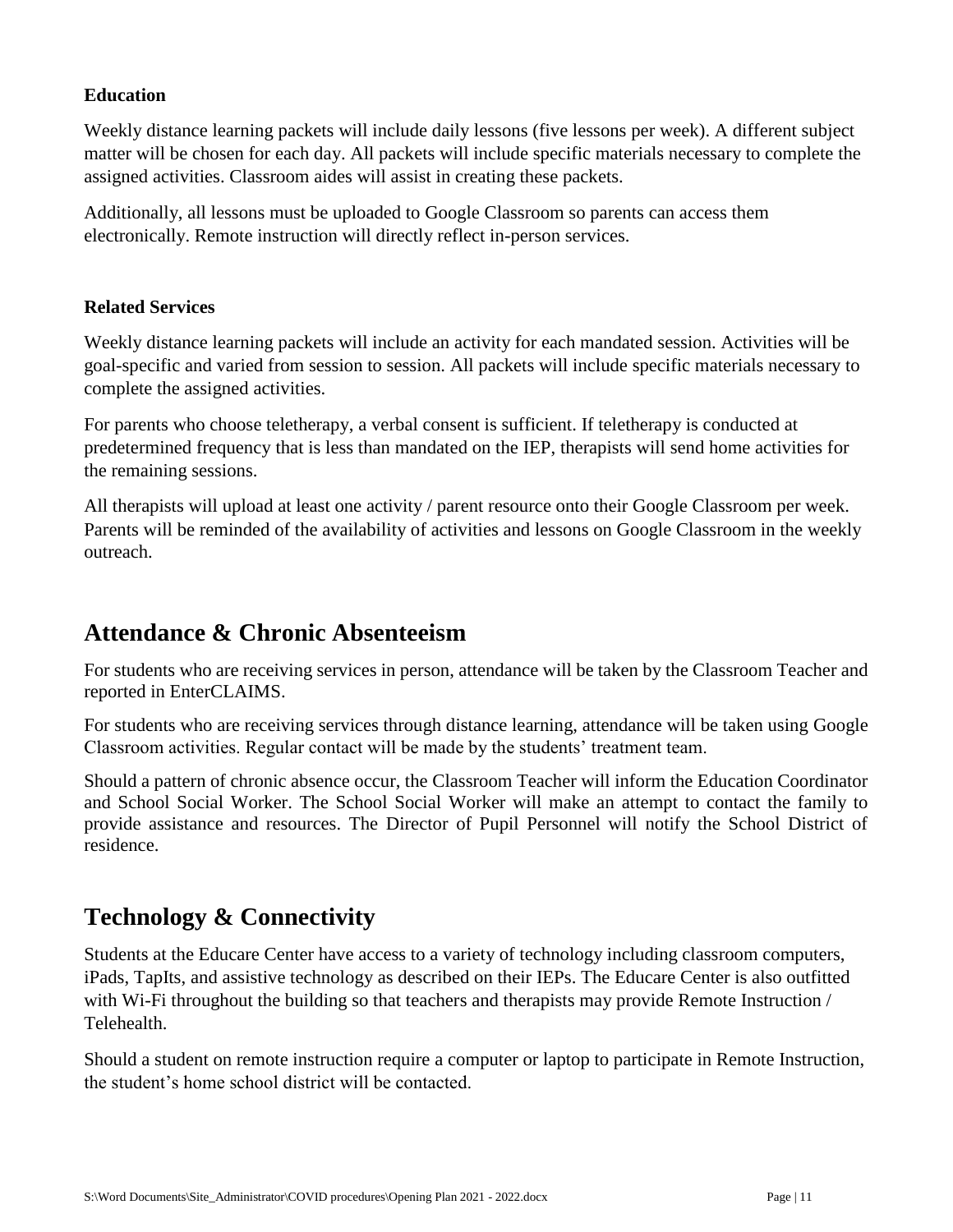# **Teaching & Learning**

All instruction will be in keeping with the goals on the students' IEP and will align with the NYS learning standards. In order to provide continuity of learning, the students' teacher and related service providers will remain the same regardless of modality.

Teachers & Related Services Providers will individualize student assignments based on IEP goals. Students will have access to Google Classroom assignments, telepractice, and distance learning packets.

Activities, data collection and progress monitoring will also continue, whether services are in-person or remote.

The child's treatment team will meet regularly to discuss student adjustment and progress. The Family Services Department will work collaboratively with the treatment team, Parents / Guardians and students to assist as needed.

## **Remote Learning Model:**

*For students whose parents choose full time remote instruction and/or in the case of a mandated closure requiring all students to receive remote instruction, the Educare Center will provide the following:*

## Education

Weekly distance learning packets will include daily lessons (five lessons per week). A different subject matter will be chosen for each day. All packets will include specific materials necessary to complete the assigned activities. Classroom aides will assist in creating these packets.

Additionally, all lessons must be uploaded to Google Classroom so parents can access them electronically. Remote instruction will directly reflect in-person services.

## Related Services

Weekly distance learning packets will include an activity for each mandated session. Activities will be goal-specific and varied from session to session. All packets will include specific materials necessary to complete the assigned activities.

If teletherapy is conducted at predetermined frequency that is less than mandated on the IEP, therapists will send home activities for the remaining sessions.

All therapists will upload at least one activity / parent resource onto their Google Classroom per week. Parents will be reminded of the availability of activities and lessons on Google Classroom in the weekly outreach.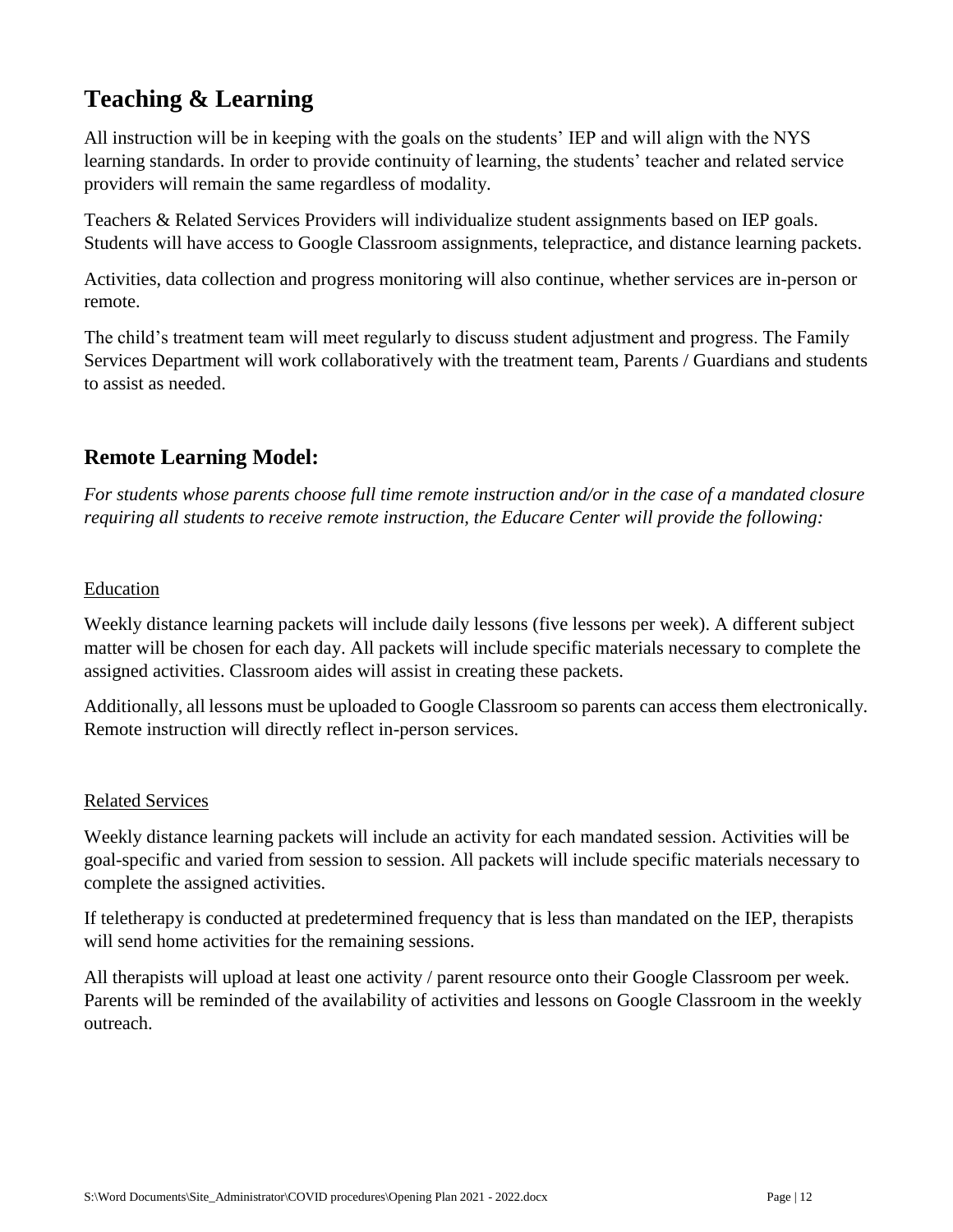# **Career & Technical Education**

*NOTE: CTE does not specifically apply to 4410 programs except for the basic Learning Standards which can be achieved in remote, blended or in-person preschool instructional models.* 

*Any 853 programs engaged in a robust CTE programs, especially those with a "work-based" learning component should describe below some of the modifications which will be required to help students to make continued progress, especially in periods of remote or blended learning.*

## **Athletics & Extracurricular Activities**

*NOTE: While athletics and extra-curricular activities are generally not part of any 4410 program and may have only limited manifestation in an 853 program. However, should such events or activities be contemplated and permitted by governmental authorities, our agency will comply completely with the guidance and requirements set forth in the DOH Interim Guidance for Sports and Recreation during the COVID-19 Public Health Emergency. Should facilities under our control be used at any time by external community organizations, those groups will be required to follow State and local directives and health requirements regarding social distancing, hygiene and sanitation.*

## **Special Education**

All instruction will be in keeping with the goals on the students' IEP and will align with the NYS learning standards. In order to provide continuity of learning, the students' teacher and related service providers will remain the same regardless of modality.

Teachers & Related Services Providers will individualize student assignments based on IEP goals. Students will have access to Google Classroom assignments, telepractice, and distance learning packets.

Activities, data collection and progress monitoring will also continue, whether services are in-person or remote.

The child's treatment team will meet regularly to discuss student adjustment and progress. The Family Services Department will work collaboratively with the treatment team, Parents / Guardians and students to assist as needed.

# **Staffing**

All staff members will hold a valid certification / license, appropriate to their service assignment. All certifications / licenses will be verified by AHRC Suffolk Human Resources and the Children's Services Director.